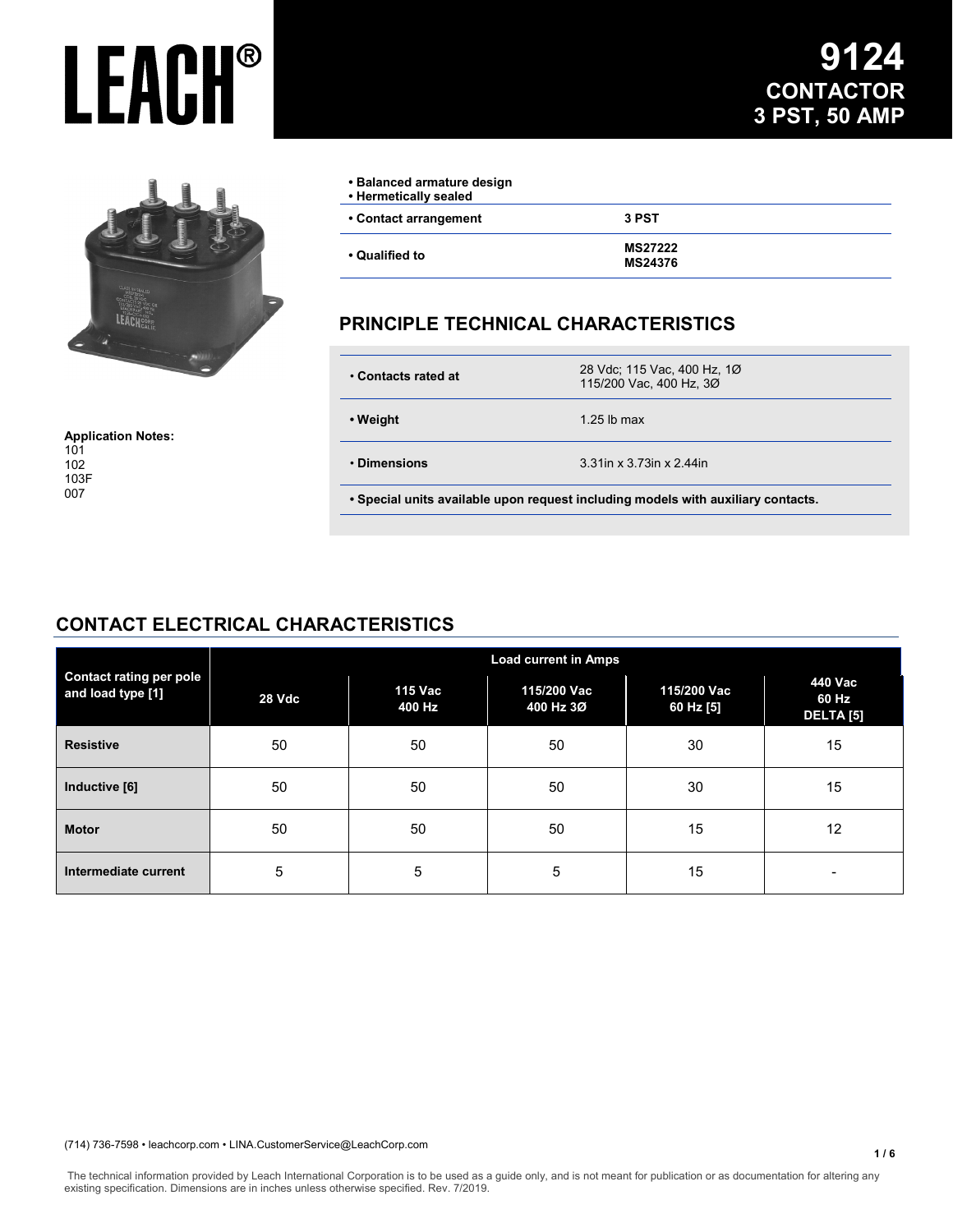## **COIL CHARACTERISTICS (Vdc)**

| <b>CODE</b>                         | Vdc  | <b>115 Vac</b><br>60/400 Hz | <b>Suppressed</b><br><b>Vdc [2]</b> |
|-------------------------------------|------|-----------------------------|-------------------------------------|
| Nominal operating voltage           | 28   | 115                         | 28                                  |
| <b>Maximum operating voltage</b>    | 29   | 124                         | 29                                  |
| Pick-up voltage, max.               |      |                             |                                     |
| - Nominal                           | 18   | 90                          | 18                                  |
| - High temp test                    | 21   | 100                         | 21                                  |
| - Continuous current test           | 22.5 | 104                         | 22.5                                |
| Drop-out voltage, max.              |      | 40                          |                                     |
| Coil resistance ohms ±10% at +25° C | 50   | -                           | 50                                  |
| Coil current max. mA at +25° C      |      | 200                         | -                                   |

## **GENERAL CHARACTERISTICS**

| <b>Temperature range</b>                              | -70°C to +125°C                |
|-------------------------------------------------------|--------------------------------|
| Minimum operating cycles (life) at rated load         | 50,000                         |
| Minimum operating cycles (life) at 25% rated load     | 100,000                        |
| Dielectric strength at sea level                      |                                |
| - Coil to case                                        | DC 1,250 Vrms<br>AC 1,500 Vrms |
| - Auxiliary contacts                                  | DC 1,250 Vrms<br>AC 1,500 Vrms |
| - All other points                                    | DC 1,250 Vrms<br>AC 1,800 Vrms |
| Dielectric strength at altitude 80,000 ft             | 700 Vrms                       |
| Insulation resistance (at 500 Vdc) minimum            | 100 M $\Omega$ min             |
| Sinusoidal vibration (55-1500 Hz)                     | 15G                            |
| Shock (6-9 millisecond duration)                      | 50G                            |
| Maximum contact opening time under shock or vibration | 2 ms                           |
| Operate time at nominal voltage                       |                                |
| DC                                                    | 25 ms max                      |
| <b>AC</b>                                             | 30 ms max                      |
| Release time at nominal voltage                       |                                |
| <b>DC</b>                                             | 10 ms max                      |
| <b>AC</b>                                             | 50 ms max                      |
| Contact bounce at nominal voltage                     | 2 ms max $[1]$                 |

Unless otherwise noted, the specified temperature range applies to all relay characteristics.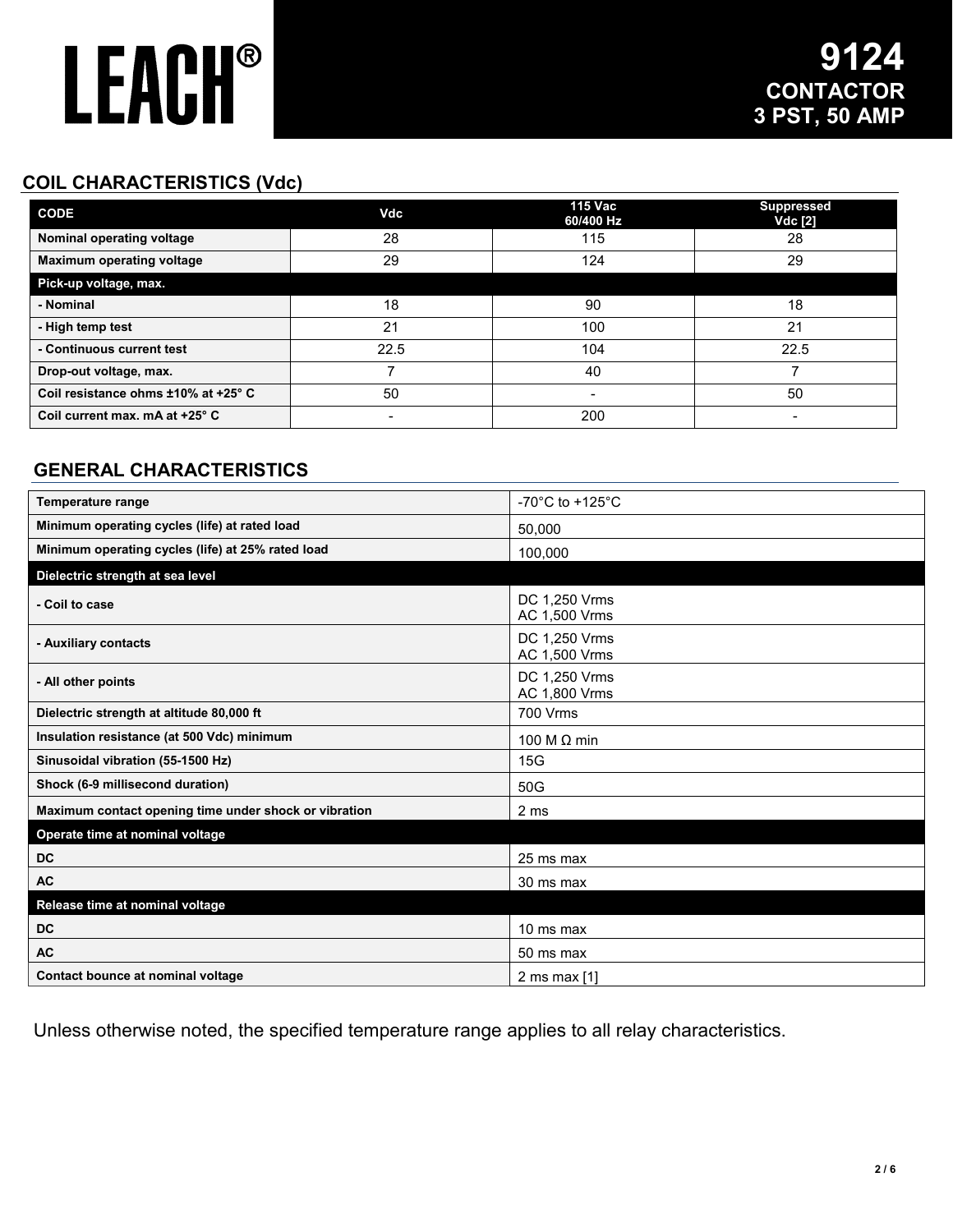### **NUMBERING SYSTEM**

| <b>LEACH PART NO.</b> | <b>DESCRIPTION</b>                                              | <b>MS NUMBER</b> | <b>MOUNTING</b><br><b>STYLE [4]</b> | <b>SCHEMATIC</b><br><b>DIAGRAM</b> [4] |
|-----------------------|-----------------------------------------------------------------|------------------|-------------------------------------|----------------------------------------|
| 9124-C7C4-002         | 3 PST, 50 AMP, DC COIL                                          | MS27222-1        | 1                                   | 1                                      |
| 9124-C7D3-002         | 3 PST, 50 AMP, AC COIL 60/400 Hz                                | MS27222-3        | $\mathbf{1}$                        | $\mathbf{1}$                           |
| 9124-1Z-C7C4-002      | 3 PST, 50 AMP, DC COIL,<br><b>AUX CONTACT</b>                   | MS27222-2        | $\mathbf{1}$                        | $\overline{2}$                         |
| 9124-1Z-C7D3-002      | 3 PST, 50 AMP, AC COIL, AUX<br>CONTACT 60/400 Hz                | MS27222-4        | 1                                   | $\overline{2}$                         |
| 9124-10278            | 3 PST, 50 AMP, AC COIL 60/400 Hz                                | MS27222-5        | $\mathbf{1}$                        | $\mathbf{1}$                           |
| 9124-10279            | 3 PST, 50 AMP, AC COIL, AUX<br>CONTACT, 60/400 Hz               | MS27222-6        | $\mathbf{1}$                        | $\overline{2}$                         |
| 9124-10280            | 3 PST, 50 AMP, DC COIL WITH<br>SUPPRESSION, AUX CONTACT         | MS27222-7        | 1                                   | 4                                      |
| 9124-8073             | 3 PST, 50 AMP, DC COIL                                          | MS24376-D1 [3]   | $\overline{2}$                      | $\mathbf{1}$                           |
| 9124-8074             | 3 PST, 50 AMP, AC COIL, 60/400 Hz                               | MS24376-A1 [3]   | $\overline{c}$                      | 1                                      |
| 9124-8075             | 3 PST, 50 AMP, DC COIL,<br><b>AUX CONTACT</b>                   | MS24376-D2 [3]   | $\overline{2}$                      | $\overline{2}$                         |
| 9124-8076             | 3 PST, 50 AMP, AC COIL, AUX<br>CONTACT 60/400 Hz                | MS24376-A2 [3]   | $\overline{2}$                      | $\overline{2}$                         |
| 9124-10398            | 3 PST-NO, 50 AMP, DC<br>SUPPRESSED COIL                         |                  | $\mathbf 1$                         | 3                                      |
| 9124-10399            | 3 PST-NO, 50 AMP, DC<br><b>SUPPRESSED</b><br>COIL, AUX CONTACTS |                  | 1                                   | 4                                      |
| 9124-10400            | 3 PST-NO, 50 AMP, DC<br>SUPPRESSED COIL                         |                  | 2                                   | 3                                      |
| 9124-10401            | 3 PST-NO, 50 AMP, DC<br>SUPPRESSED COIL,<br><b>AUX CONTACTS</b> |                  | $\overline{2}$                      | 4                                      |
|                       | Special models available upon request, please contact factory   |                  |                                     |                                        |

Special models available upon request, please contact factory.

#### **Notes**

- 1. Auxiliary contact rating: Resistive and inductive: (28 Vdc or 115 Vac) 5 Amp Lamp: (28 Vdc or 115 Vac) 1 Amp Bounce at nominal voltage: .004 sec max
- 2. Coils have back EMF suppression to 42 volts.<br>3. MS numbers are for reference only. Relays are
- MS numbers are for reference only. Relays are electrically and mechanically interchangeable except the height is less on the Leach relays similar to MS24376.
- 4. See the following pages for mounting styles and schematic diagram.
- 5. Ratings beyond MS requirements.
- 6. Inductive life is 20 percent of rated resistive load life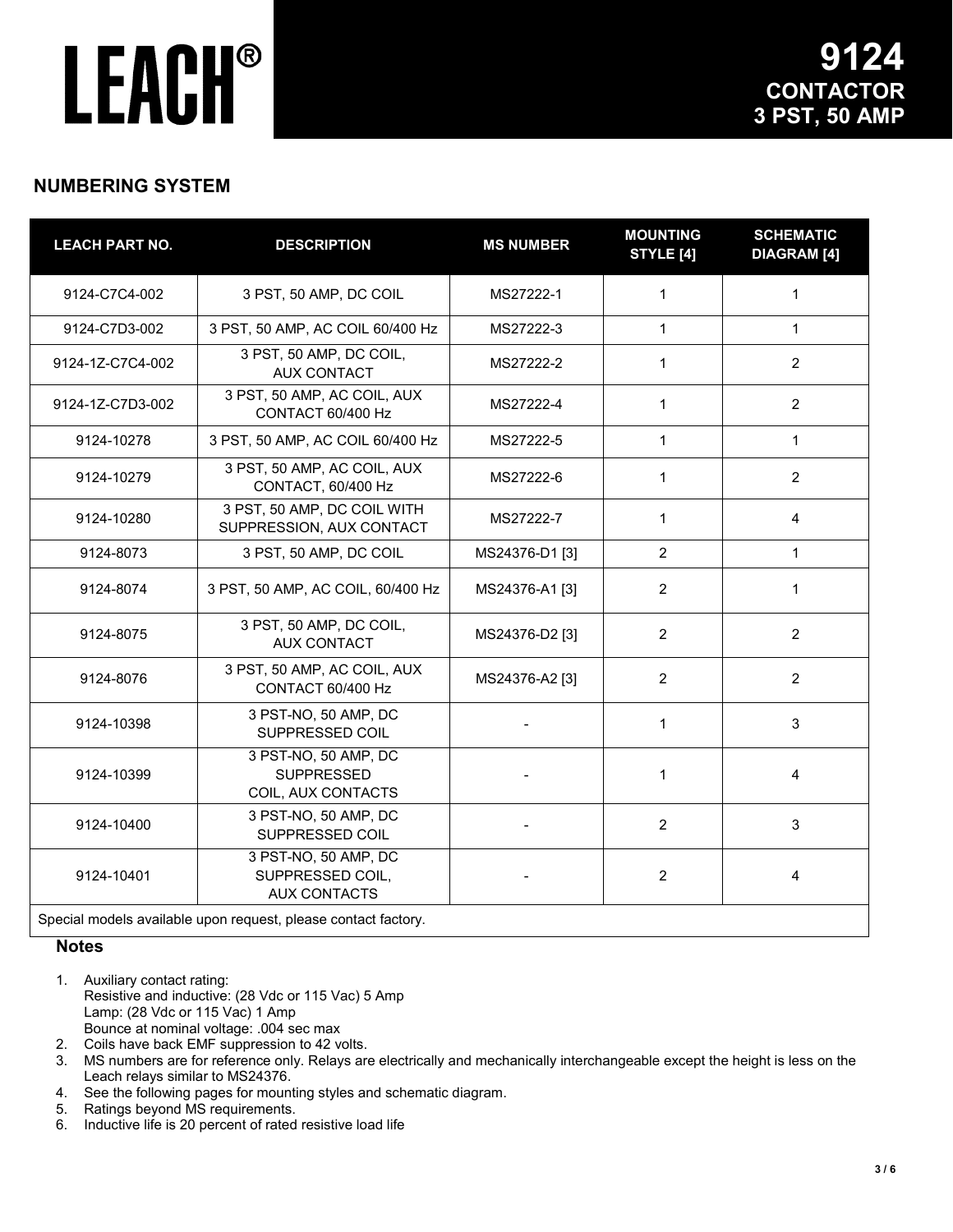### 24 9 **CONTACTOR** 3 PST, 50 AMP

### **CONFIGURATION**

Dimensions in inches Tolerances, unless otherwise specified, .XX ± .03, .XXX ± .010



 $\mathbf 1$ 

**SCHEMATIC DIAGRAM NO** 



SCHEMATIC DIAGRAM NO 2

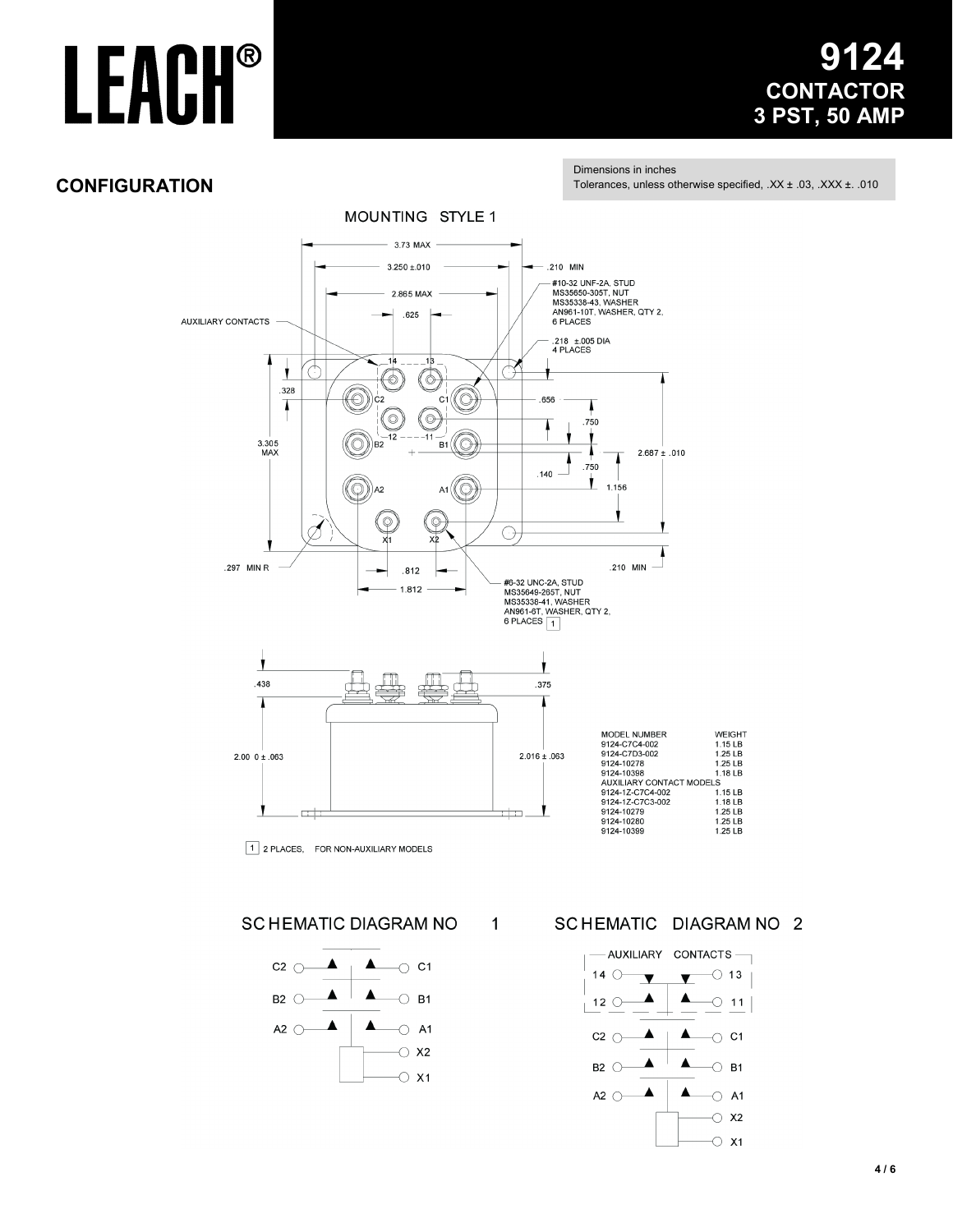# 9124 **CONTACTOR** 3 PST, 50 AMP

Dimensions in inches Tolerances, unless otherwise specified, .XX ± .03, .XXX ± .010

**WEIGHT** 

1.09 LB<br>1.12 LB

1.18 LB

LS<br>1.17 LB<br>1.18 LB

1.25 LB





SCHEMATIC DIAGRAM NO 3



#### SCHEMATIC DIAGRAM NO 4